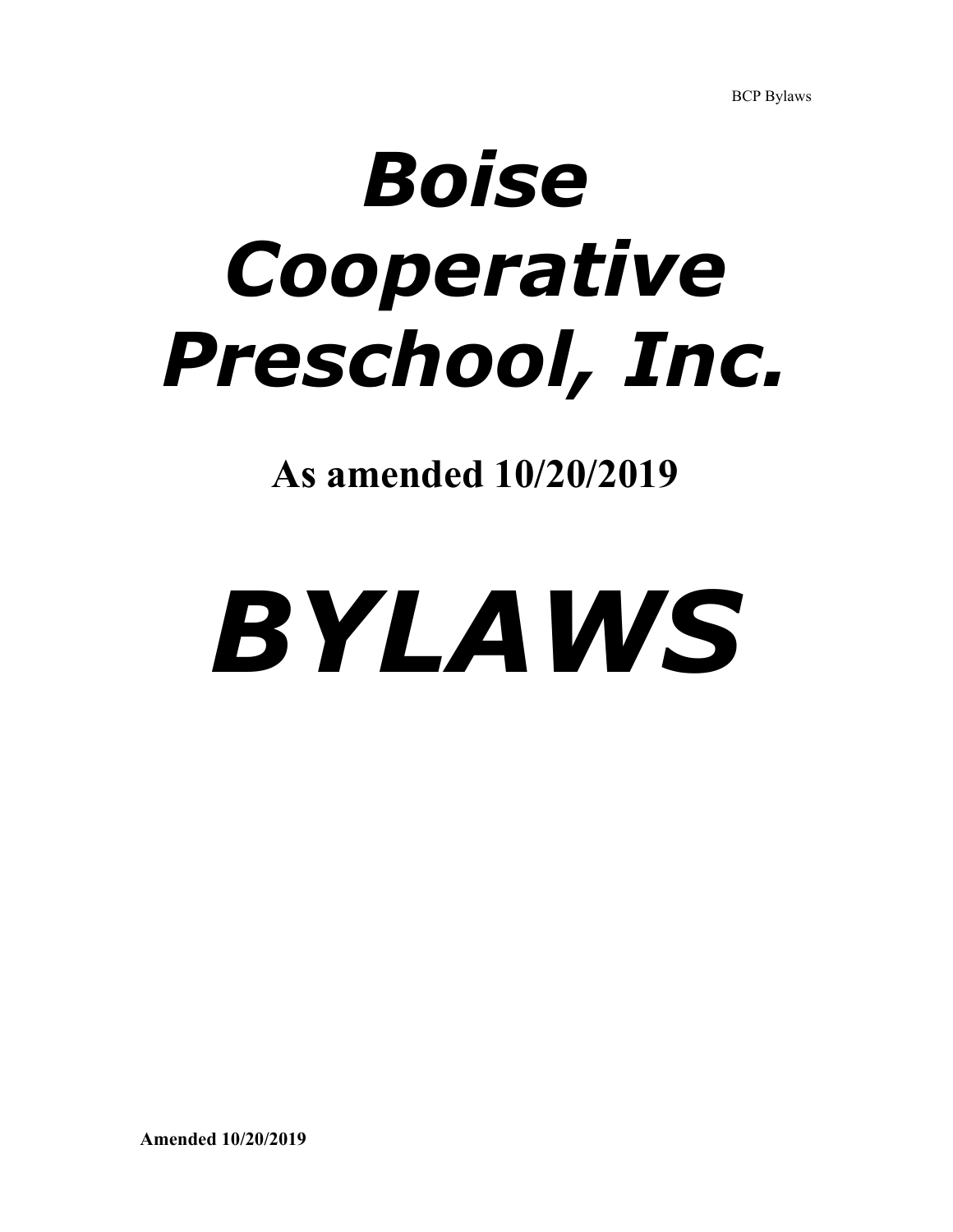# **Bylaws**

### **Table of Contents**

|                                                                            | $\mathbf{1}$            |
|----------------------------------------------------------------------------|-------------------------|
|                                                                            | $\mathbf{1}$            |
|                                                                            | $\overline{2}$          |
|                                                                            | $\overline{\mathbf{3}}$ |
|                                                                            | 5                       |
|                                                                            | 5                       |
|                                                                            | 5                       |
| <u> 1989 - Johann Barn, amerikansk politiker (</u>                         | 6                       |
|                                                                            | 6                       |
|                                                                            | 6                       |
|                                                                            | 6                       |
|                                                                            | $\overline{7}$          |
|                                                                            | $\overline{7}$          |
|                                                                            | 7                       |
|                                                                            | $\overline{7}$          |
|                                                                            | $\overline{7}$          |
|                                                                            | 7                       |
|                                                                            | 8                       |
|                                                                            | 8                       |
|                                                                            | 9                       |
|                                                                            | 9                       |
|                                                                            | 9                       |
| Section 9. Action of Board of Directors by Resolution Set Forth in Minutes | 9                       |
|                                                                            | 9                       |
|                                                                            | 9                       |
| Section 12. Powers and Duties of the Standing Committee Chairpersons       | 9                       |
|                                                                            | 11                      |
|                                                                            | 11                      |
|                                                                            | 11                      |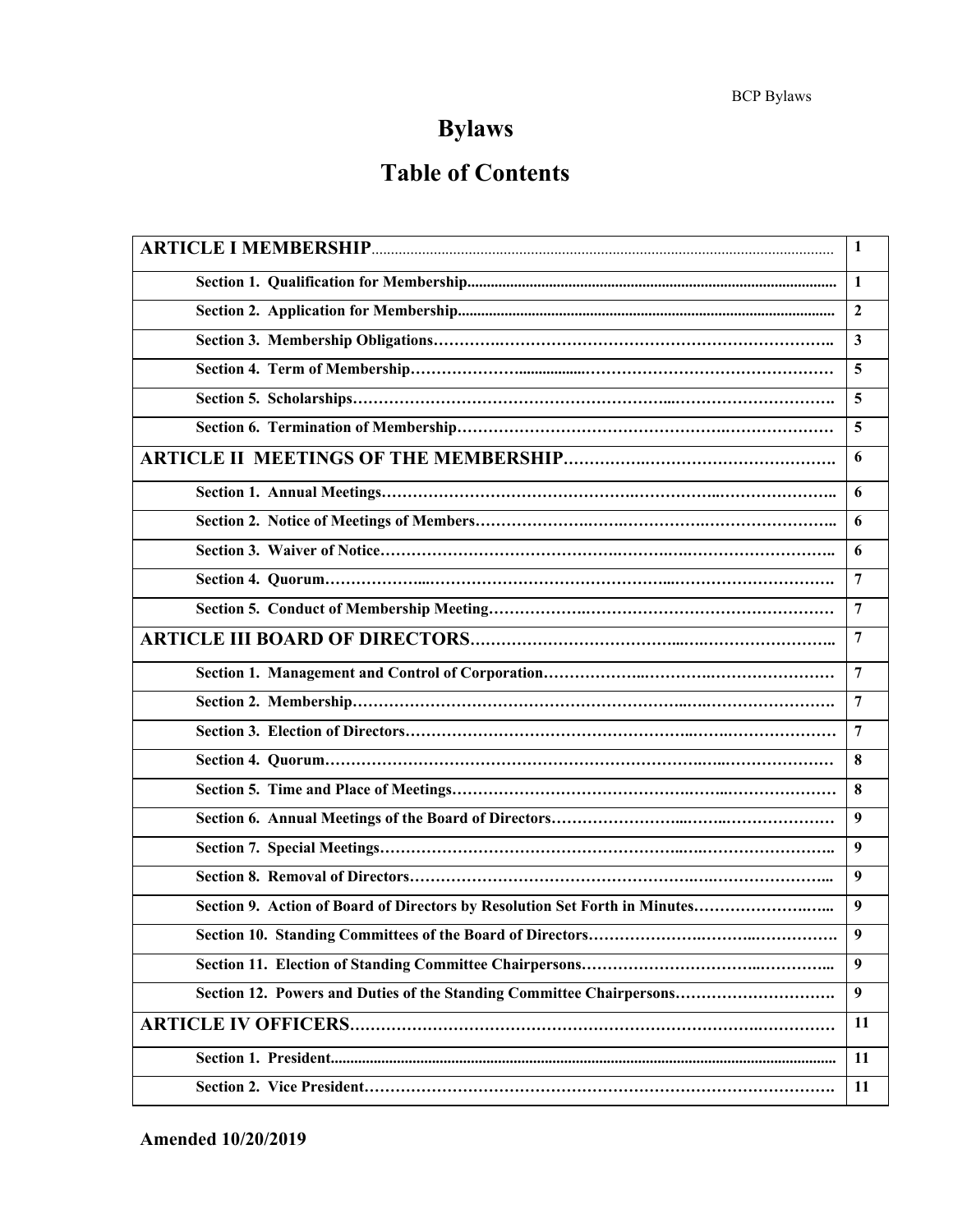|  | BCP Bylaws |
|--|------------|
|--|------------|

| and the control of the control of the control of the control of the control of the control of the control of the     | 11 |
|----------------------------------------------------------------------------------------------------------------------|----|
|                                                                                                                      | 12 |
|                                                                                                                      | 12 |
|                                                                                                                      | 12 |
|                                                                                                                      | 12 |
|                                                                                                                      | 13 |
|                                                                                                                      | 13 |
|                                                                                                                      | 13 |
| and the control of the control of the control of the control of the control of the control of the control of the     | 13 |
|                                                                                                                      | 13 |
|                                                                                                                      | 13 |
| <u> 1989 - Johann Barn, amerikan besteman besteman besteman besteman besteman besteman besteman besteman bestema</u> | 14 |
|                                                                                                                      | 14 |
|                                                                                                                      | 14 |
|                                                                                                                      | 14 |
|                                                                                                                      | 14 |
|                                                                                                                      | 14 |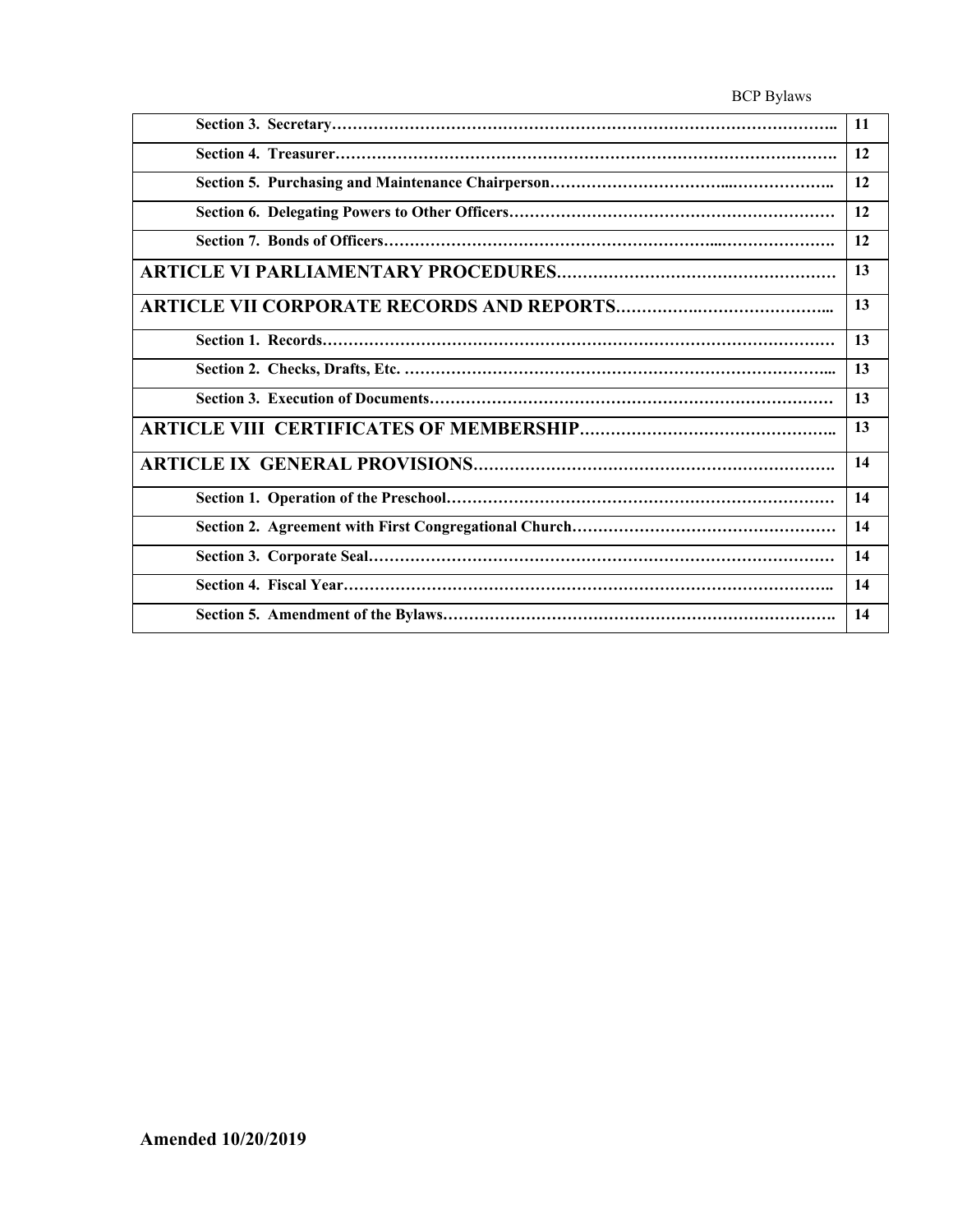## **Bylaws of**

#### **Boise Cooperative Preschool**

#### **Amended April 18, 2015**

#### **ARTICLE I MEMBERSHIP**

#### **Section 1. Qualification for Membership**

- a. The membership of the corporation shall consist of individuals over the age of eighteen who are parent or legal guardian of a child or children whose second, third, fourth, or fifth birthdays occur on or before the date Idaho State law has decreed to be the cutoff date for Kindergarten entry in any given year, except for the institutional representative herein provided for. Following admission to membership of all parent or legal guardian on the waiting list whose children are of the aforesaid proper age, applicant parent or legal guardian with children whose second, third, fourth or fifth birthdays occur on or before October 31<sup>st</sup> of any given year will be then considered for membership.
- b. If a child does not meet the above requirements for admission into the four-year-old class (i.e. his birthday falls between the State mandated cutoff date and October 31) and he is currently enrolled in the three-year-old class, he may repeat the three-year-old class, and is not eligible to enroll in the four-year-old class until the following year.
- c. The child shall either have had all immunizations required by the City of Boise Child Care Code or have submitted an immunization exemption statement that meets the City of Boise Child Care Code requirements.
- d. As a general rule, the corporation in the operation of the preschool is neither qualified nor equipped to accommodate children with special needs (physically, mentally or emotionally challenged). If membership is applied for based upon the admission of a child with special needs, the teacher and the child's physician may be consulted by the board of directors, and in the discretion of the board, the child may be admitted to enrollment in the school for a trial period. At the end of the trial period, with the advice of the teacher, the board will then determine whether membership should be granted to the parent or legal guardian of the child and the child permanently enrolled in the school.
- e. In the event a parent or legal guardian is deceased or otherwise unable to be a member,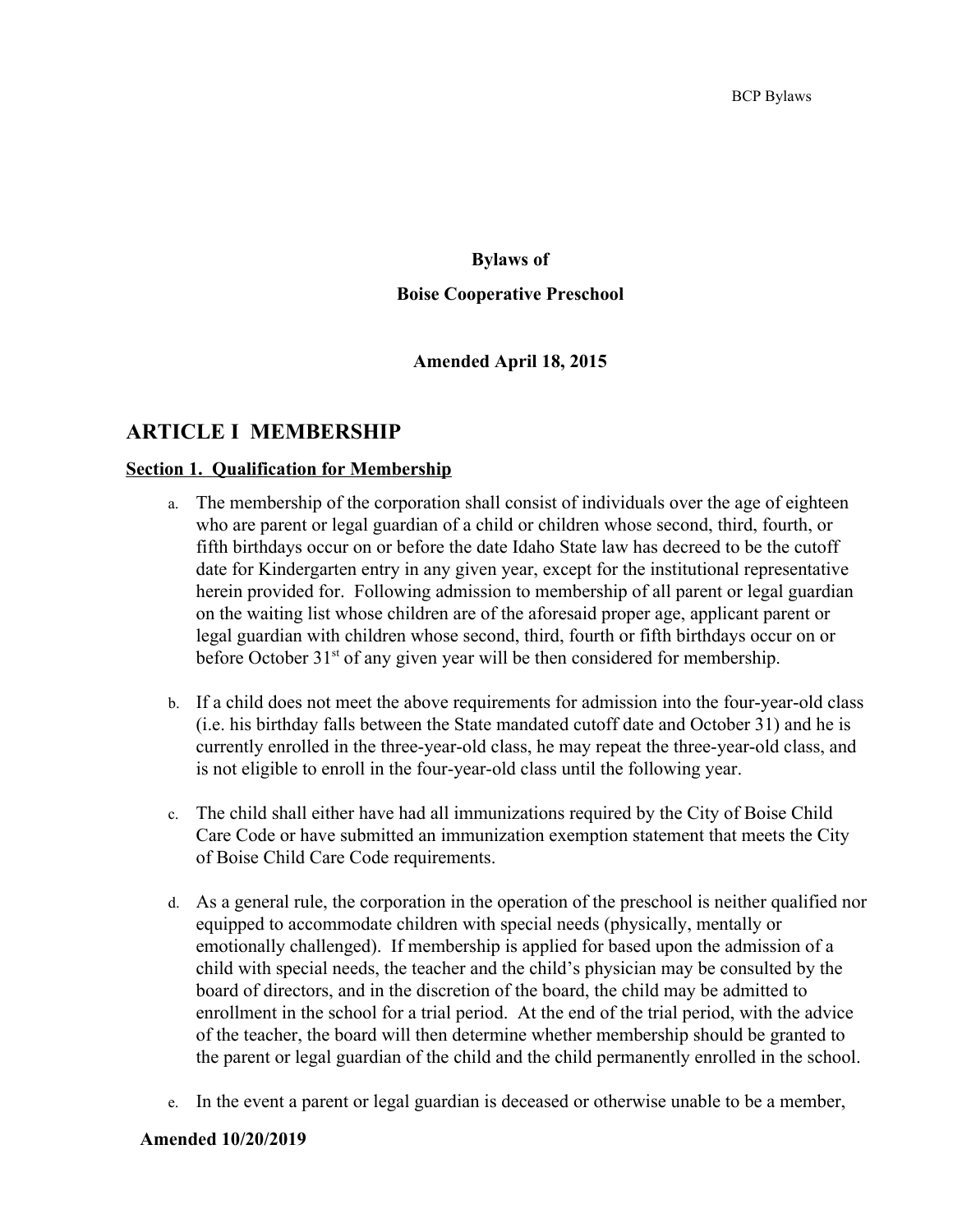the legal guardian or foster parent of said child or children may be a member.

- f. Member parent or legal guardian of scholarship children are full members of the corporation and are expected to assume the same duties and responsibilities as are required of other members.
- g. Membership in the corporation is limited according to the classroom capacity for the children, as hereinafter set forth. Notwithstanding the foregoing, only one (1) membership certificate shall be issued to the parent or legal guardian of each child enrolled in the school. If a child enrolled in the school has but one parent or legal guardian with the right of legal custody of that child, only that parent or legal guardian shall be entitled to membership. If an individual shall have two (2) or more children enrolled in the school, he or she shall not thereby be entitled to membership privileges greater than the parent or legal guardian of only one enrolled child.

#### **Section 2. Application for Membership.**

- a. Application for membership and admission of applicant's child or children to the school shall be in writing on forms provided by the corporation personally signed by the applicant and submitted to the school registrar, who is the vice president of the corporation.
- b. All membership applications shall contain the following statements to be personally subscribed to by each applicant for membership:
	- i. That the applicant has or will read, and agrees to abide by, the Articles of Incorporation and the bylaws of the corporation as presently or hereafter duly adopted; and,
	- ii. That at least one of the applicant parent or legal guardian will familiarize himself or herself with the school during the school year or by having an interview with the appropriate teacher.
- c. Application for membership and student registration for the following school year must be submitted to the registrar in order to ensure a permanent position on the master membership application and school enrollment list (hereinafter referred to as the "registration list"). Positions on the registration list will be determined by the date and order on which the completed application form is received by the registrar and by the sex of the child or children.
- d. In considering the application, priority is given to the following:
	- i. Continuing students
	- ii. Siblings of present and former students
	- iii. Equal sex balance in the classes
	- iv. Community at large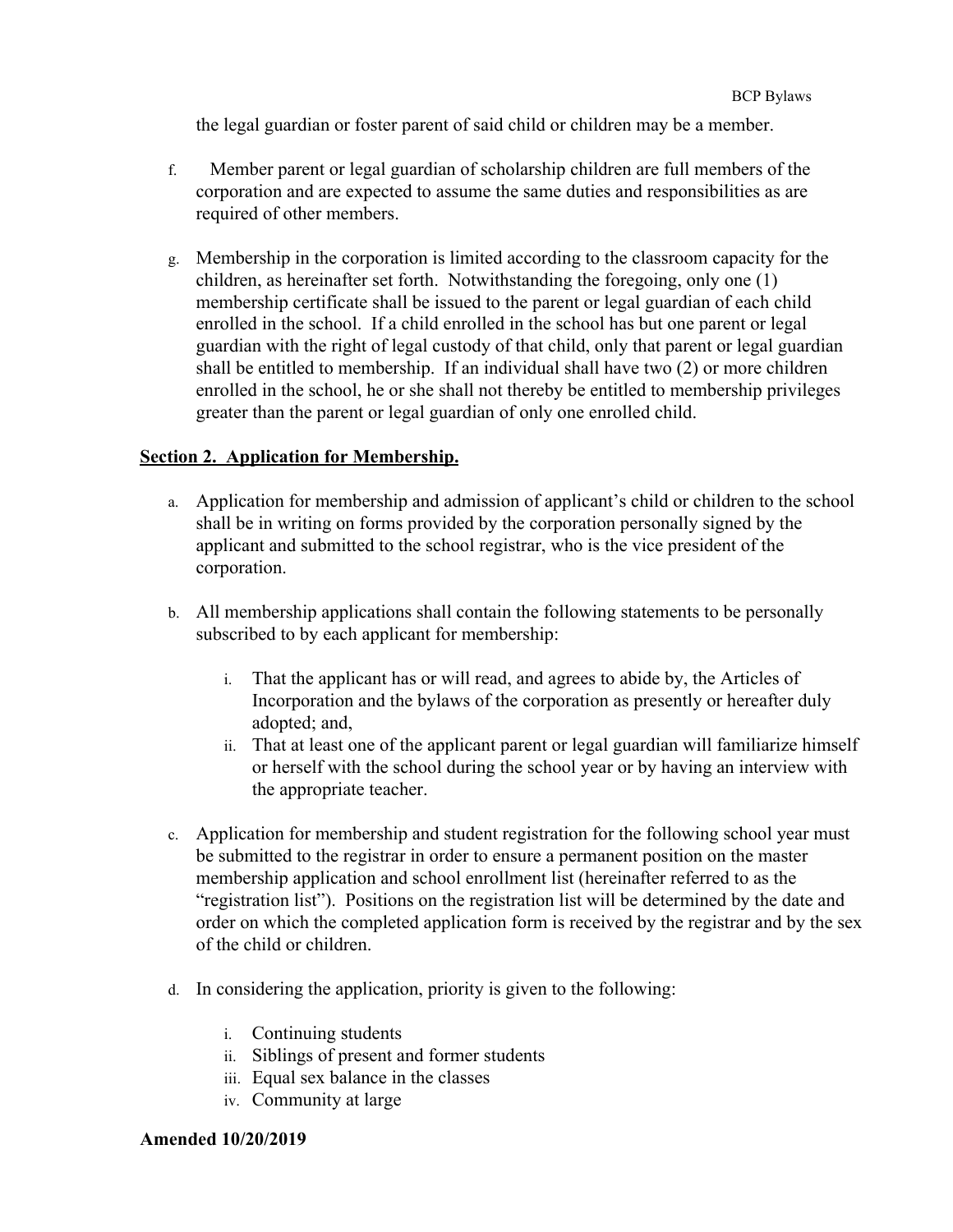- e. Admission to membership in the corporation is subject to the capacity of school enrollment and the ability of the school to form complete classes. The school will accommodate no more than three classes of two-year olds, two classes of three-year-olds and two classes of four-year-olds, and two classes of Science Technology Engineering Art Math (STEAM) classes, and two extracurricular classes with no more than 18 children in each class. Membership may be further affected by the fact that it may prove unfeasible, in any particular year, to form any one or more of said classes.
- f. Current preschool students and alumni siblings will be allowed to register for the next fall session two weeks prior to open registration for the general public. However, enrollment will be accepted upon receipt of completed registration forms and registration fee on a first-come basis, and no child shall be automatically guaranteed a position in the school. All membership qualifications as stated in Article I, Section 1, apply to alumni registration.

#### **Section 3. Membership Obligations.**

All members are required to perform the following duties and obligations, which constitute material consideration for the granting of membership. Failure of any member to perform said duties and obligations may result in termination of said membership, at the discretion of the board of directors of the corporation.

- a. To be familiar with and abide by the Articles of Incorporation, these bylaws, and the policies of this corporation and the school, as established by the board of directors from time to time, and notice of which policies is given in writing through the school newsletter or otherwise.
- b. To attend the two scheduled annual meetings of the members of the corporation: the annual spring meeting of the membership on approximately April 15 and the annual fall meeting of the membership on approximately October 15.
- c. To participate in and support the operation of the school by doing, as a minimum, the following:
	- i. Attend the orientation to each class in which a member has a student;
	- ii. Serve as a "parent helper" at specified times as set forth on a roster of members; and if a member is unable to fulfill her/his assigned turn, she/he must arrange her/his substitution by another member or by the paid substitute.
	- iii. Abide by the health requirements of the school, which include the following:
	- iv. Before the commencement of school, at least one member parent or legal guardian of each student must submit a report on said student's general health and confirmation of completion of all inoculations as required Article 1, Section 1, paragraph c of these bylaws.
	- v. If a child shows symptoms of a cold or other illness, the member parent or legal guardian of that child is required to keep that child out of school until he is reasonably assured that said symptoms or illness has abated. The child may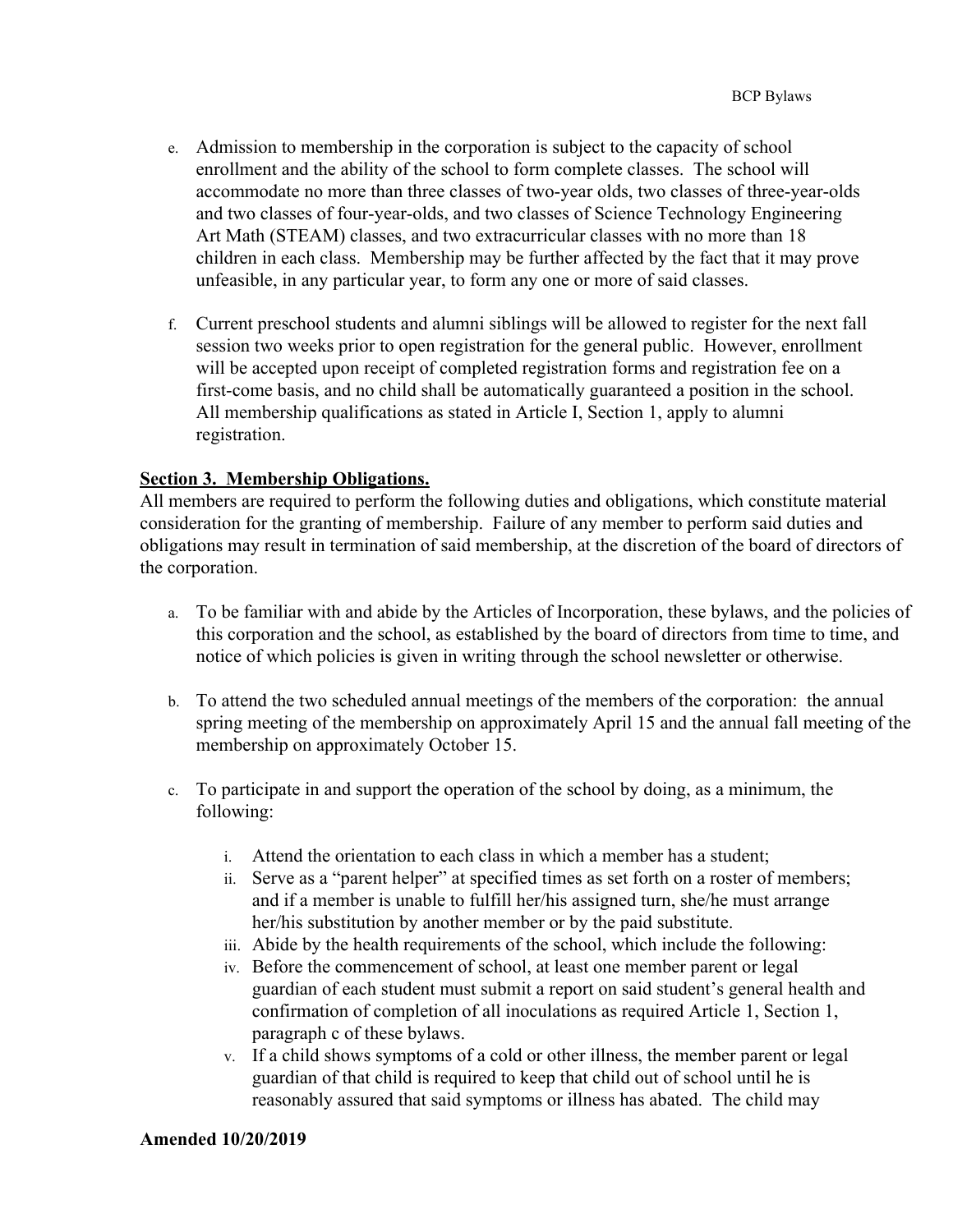return to school when her/his physical condition has returned to normal, or as otherwise reasonably acceptable for her/his contact with other children.

- vi. The member is required to notify the teacher if and when a child has contracted or has been exposed to any communicable disease (e.g. chickenpox). After a child has contracted a communicable disease, the member shall keep said child out of the school for a period of time equal to that recommended or required by the Board of Health rules and recommendations governing this subject.
- vii. Attend the meetings and perform the duties assigned by the chairperson of the standing committee to which they have been assigned.
- d. To pay all membership fees when due and payable. Membership fees consist of an annual school registration fee and monthly school tuition fees.
	- i. The annual registration fee is payable at the time students are registered in the school, at any date, and is not refundable. The amount of said registration fee is set annually by the board and is for the purpose of providing funds to cover the initial purchase of supplies and insurance.
	- ii. The membership is assessed a monthly tuition fee on a per-student basis during the school months of the year. The amount of said fee is set annually by the board of directors and is due on the first day of each month, and payment will be accepted therefore through the  $5<sup>th</sup>$  day of each month without penalty. After the 5<sup>th</sup> day of the month, a \$20 fine will be assessed on each late tuition payment.
	- iii. In the event a child is unable to attend school for any reason whatsoever, tuition must nevertheless be paid if said child is to retain her/his place in the school enrollment.
	- iv. Failure to pay the registration fee, the monthly tuition fee, or any late assessment on tuition fees, constitutes grounds for termination of membership in the discretion of the board of directors, as hereinafter provided.
	- v. In the event a member intends to withdraw a child from the school, said member should give thirty days' written notice of said intent to the registrar (vice president) of the school. If such written notice of student withdrawal is received thirty days prior to actual withdrawal, all prepaid tuition beyond thirty days from the date of withdrawal will be refunded to said member.
	- vi. In its discretion, the board of directors may by resolution accept services rendered and/or costs incurred by a member for the corporation or to its benefit in lieu of payment by said member of registration and/or tuition fees, or a part thereof.

#### **Section 4. Term of Membership.**

a. Qualified applicants from the registration list shall be deemed admitted to membership upon receipt of the completed application form and the registration fee. Following an applicant's admission to membership, the secretary of the corporation shall cause a membership certificate in the name of the new member to be duly executed by the president and by said secretary, with the corporate seal affixed thereto, and said certificate delivered to said member. All memberships terminate at the end of the day on October 14 of each and every year and may be renewed for one year by resolution of the board of directors on the basis of the membership priorities herein above set forth.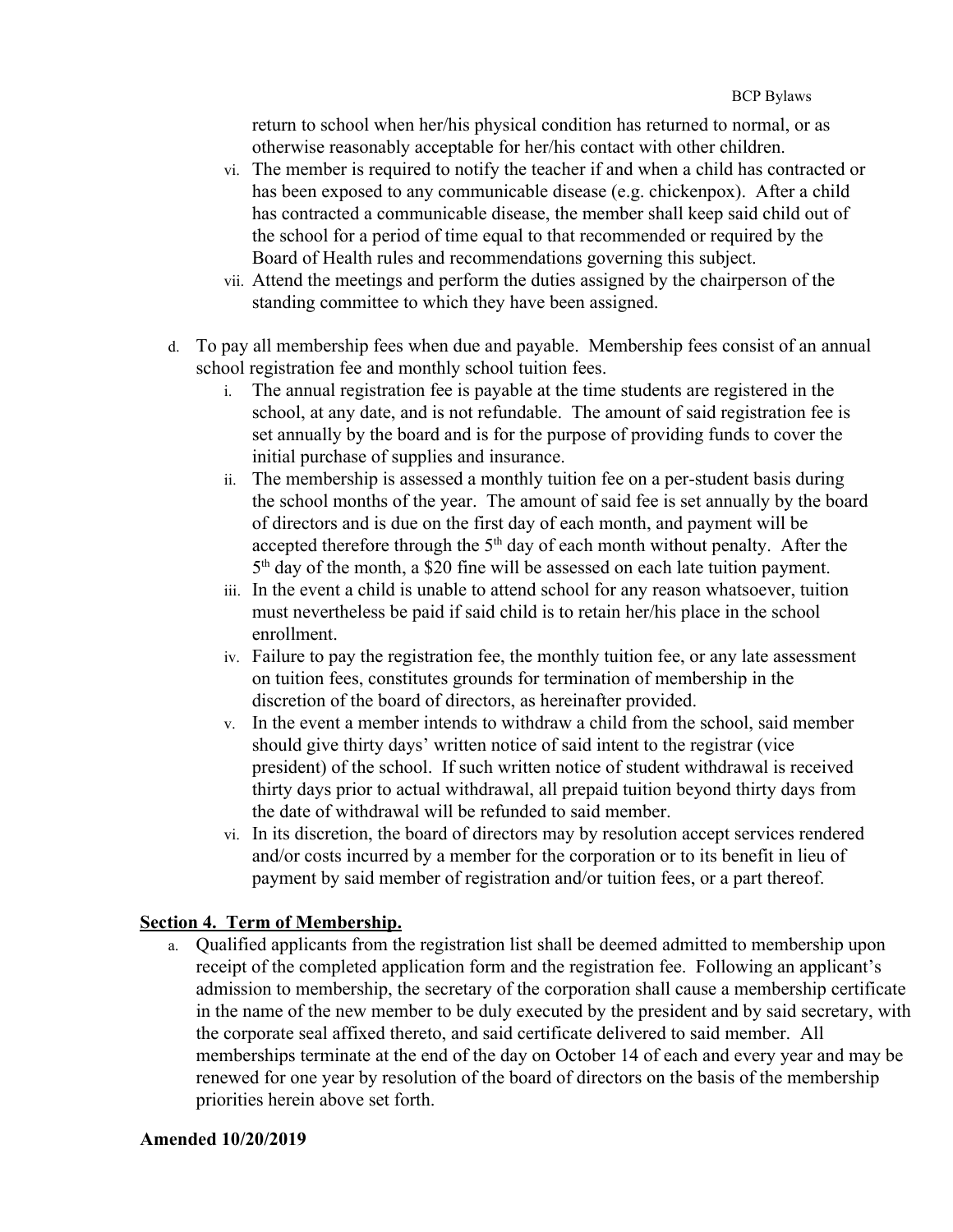b. Each membership certificate is assigned a particular number and each such certificate may be renewed from time to time by the board to the same member. However, membership certificates are not assignable or transferable to other person or members, and each new member must be granted a new membership certificate with a new number.

#### **Section 5. Scholarships**

a. In order to include in the school enrollment children of varying ethnic and socio-economic backgrounds, scholarships are hereby created, which allow the granting of a limited number of memberships, which have a limited obligation regarding payment of the registration fee and monthly tuition fees; provided, however, that all other obligations, duties, and responsibilities of membership attach and are applicable to such membership. The board of directors will decide from time to time which applicants will be granted membership on a scholarship basis from candidates presented to the board by the scholarship chairman. Contribution for the scholarship fund may be made by members of the corporation, the entity (e.g. church) that leases to and/or hosts the corporation, and friends of the school.

 b. Scholarships in the form of a credit toward tuition shall be granted to members who serve the corporation in the following manner:

i. A tuition credit equal to 35% of the total tuition cost for one student shall be granted to any member for that member's service for one full year as a member of the board of directors of the corporation;

ii. A tuition credit equal to 50% of the total tuition cost for one student shall be granted to any member for that member's service for one full year as any one of the following officers of the corporation: President and Vice President.

iii. A tuition credit equal to 20% of the total tuition cost for one student shall be granted to any member for that member's service for one full year as any one of the following assistants of the corporation:

iv. Said tuition credit earned by any member can be assigned to any other member.

#### **Section 6. Termination of Membership.**

a. For good cause shown, the board of directors may terminate the membership of any member of this corporation upon the affirmative vote of two-thirds of the members of the board. Good cause for such termination of membership shall include conviction of a crime of moral turpitude, conviction of a crime involving minors, conviction of a crime involving physical violence on or about the school premises, failure to pay membership fees, and failure to perform the obligations of membership. Upon resolution by the board of directors to terminate any membership, the secretary of the corporation shall immediately notify the said subject member of the termination of his membership in writing by certified mail, and the registrar shall cause said member's name to be stricken from the registration list. Any advance payment of fees or dues by any member whose membership has been so terminated shall be forfeited and retained by the corporation as liquidated damages.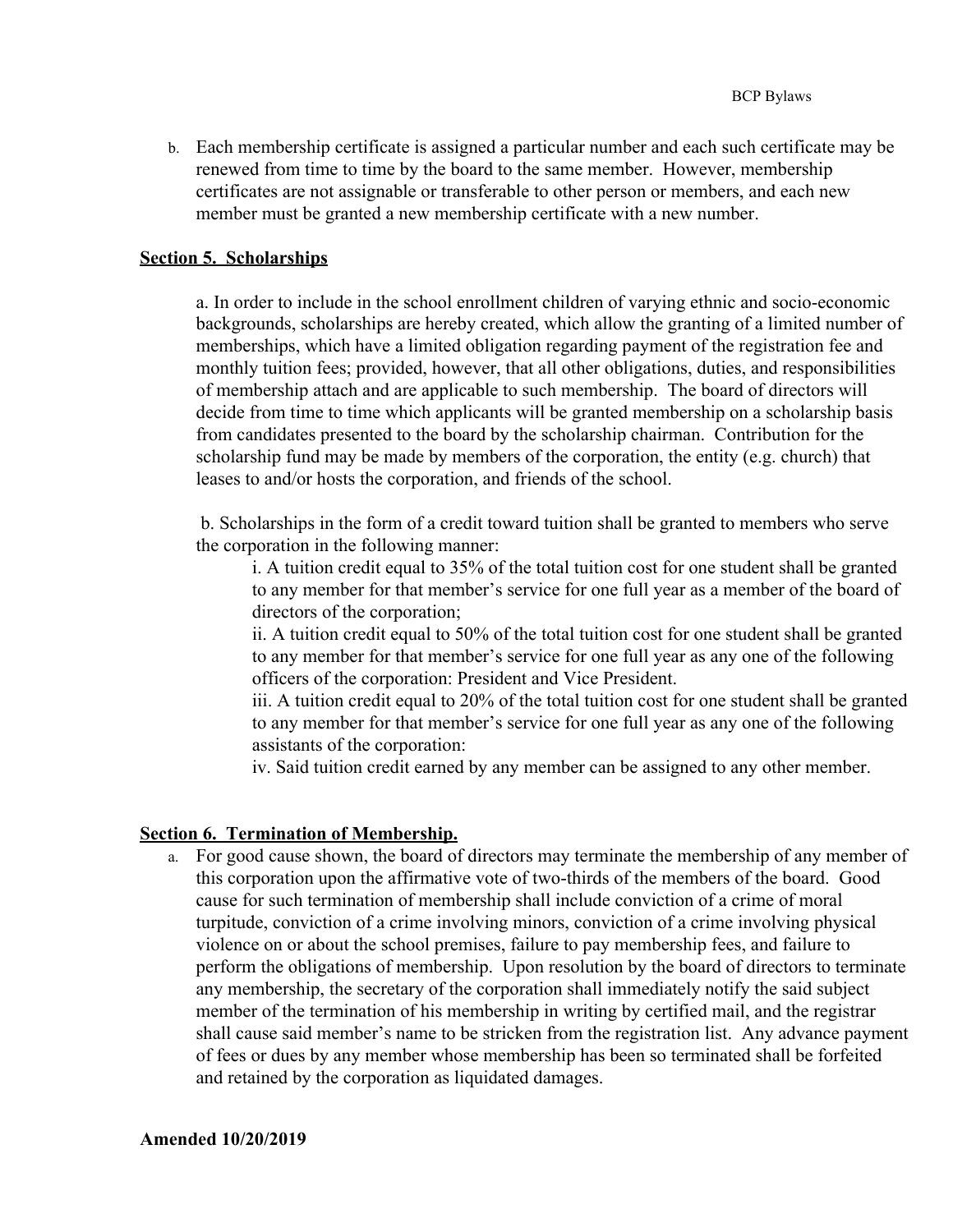- b. In the event of death of a student, said membership of the parent or legal guardian of the deceased child is automatically terminated, if the parent or legal guardian have no other children enrolled in the school, and any and all prepaid tuition fees beyond thirty days from the date of death shall be refunded.
- c. In the event of termination of parent or legal guardian membership by reason of death or other unexpected circumstances, the enrollment status of a student or students of said parent or legal guardian shall be determined by the board of directors in its discretion and use of an extraordinary scholarship may be considered and implemented, anything to the contrary in these bylaws notwithstanding.
- d. In the event of irreconcilable intolerable behavior of a student, the board of directors may expel the child upon the affirmative vote of two-thirds of the members of the board. Expulsion shall be in compliance with the procedures outlined in the Boise Cooperative Preschool Discipline Policy. The membership of the parent or legal guardian of the expelled child shall be terminated, if the parent or legal guardian have no other children enrolled in the school. Any advance payment of fees or dues by any member whose memberships has been so terminated shall be forfeited and retained by the corporation as liquidated damages.

#### **ARTICLE II MEETINGS OF THE MEMBERSHIP.**

#### **Section 1. Annual Meetings.**

The two regular annual meetings of the members of this corporation shall be held in the Trinity Fellowship Church, 300 N. Latah, Boise, Idaho, 83706, or at such other place as may be designated by the president, on or near the  $15<sup>th</sup>$  day of April and on or near the  $15<sup>th</sup>$  day of October. Such annual meetings shall be held for the election of directors and for the transaction of such other business as may come before the meeting, as more specifically hereinafter provided. All business lawful to be transacted at any membership meeting, general or special, may be transacted at any annual meeting without further or special notice.

#### **Section 2. Notice of Meetings of Members.**

Ten days' notice of meetings of the members shall be given to all members entitled to vote at any such meeting in the manner required by the laws of the State of Idaho, but such notice may be waived either before or after the holding of the meeting, unless otherwise provided in the Articles of Incorporation. If, for any reason, the annual meetings of the members are not held as herein before provided, they may be called as soon as in convenient, by the president of the directors. The secretary shall also call a special meeting of the members at the request of twenty percent of the total membership, if the election of directors has not been held as herein before provided for a period of eighteen (18) months for the transaction of any business that may be considered at an annual meeting.

#### **Section 3. Waiver of Notice.**

Whenever all parties entitled to vote at any meeting, whether of directors or members, consent either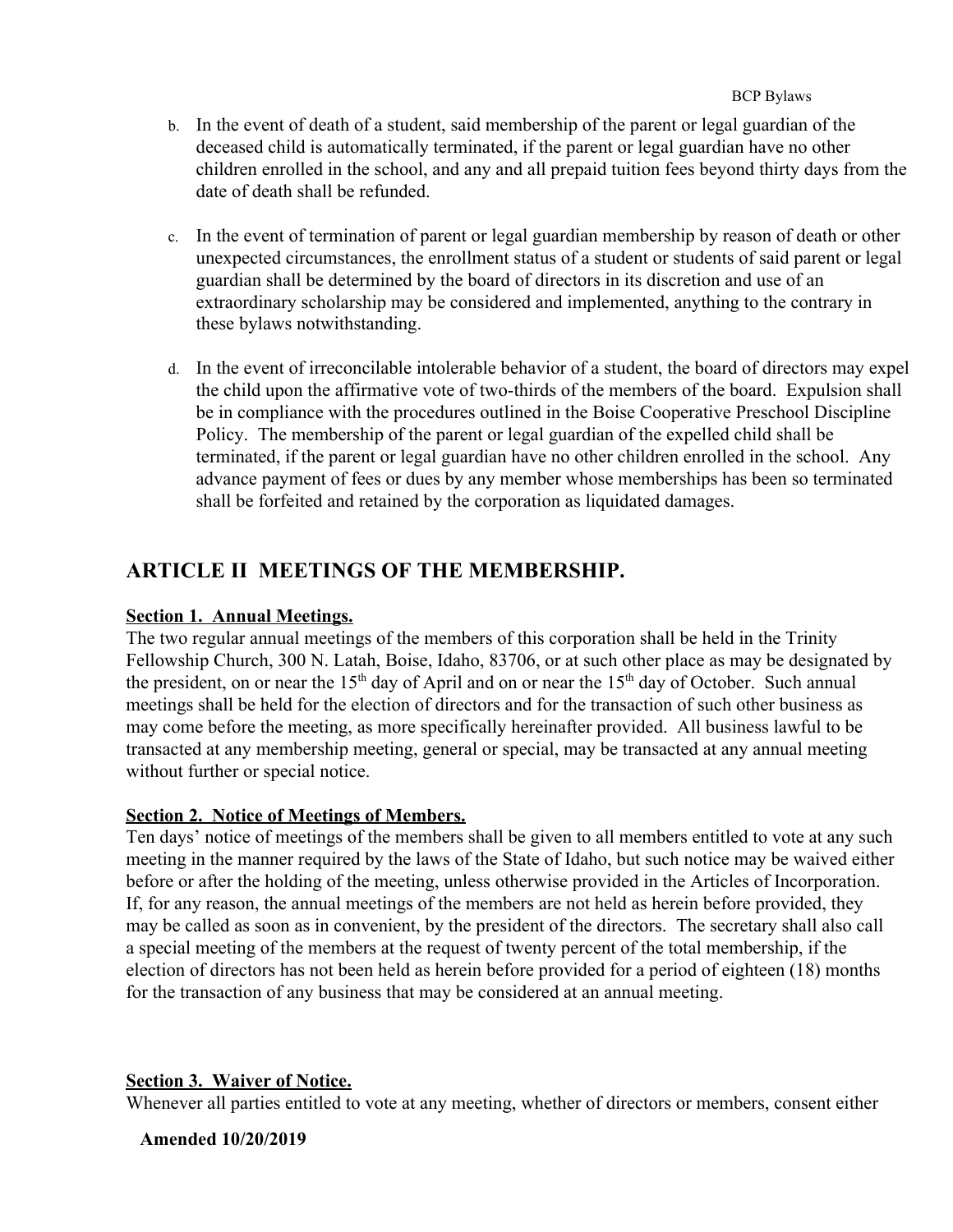by writing on the records of the meeting or filed with the secretary, or by presence at such meeting and oral consent entered on the minutes, or by taking part in the deliberations at such meeting without objection, the doings of such meeting shall be as valid as if had at meeting regularly called and notified, and at such meeting any business may be transacted which is not excepted from written consent or by the Articles of Incorporation for notice, or to the consideration of which no objection for want of notice is made at the time, and if any meeting be irregular for want of notice or such consent, provided a quorum was present at such meeting, the proceedings of such meeting may be ratified and approved and rendered likewise valid and the irregularity of defect therein waived by a writing signed by all parties having the right to vote at such meeting; such consent or approval of members may be by proxy or power of attorney in writing.

#### **Section 4. Quorum.**

Each member or spouse of member holding a current, valid membership certificate in her/his name may cast one vote at any meeting of the membership. At any meeting of the membership, fifty percent of the total registered membership shall constitute a quorum. At any meeting where a member is entitled to cast one vote, such vote may be cast in person or by proxy, but all proxies shall be in writing and signed and dated by such member. Notwithstanding the foregoing, only one (1) vote shall be cast per family with a child or children enrolled in the school.

#### **Section 5. Conduct of Membership Meeting.**

The president of the corporation shall preside at all meetings of the members, or in her/his absence, first, the vice president, and then the secretary shall preside. The secretary shall act as a secretary at membership meetings, or in her/his absence, a duly appointed member. The order of business of said meeting shall be as provided for meetings of the directors.

#### **ARTICLE III BOARD OF DIRECTORS**

#### **Section 1. Management and Control of Corporation.**

The concerns, direction and management of the affairs of this corporation shall be controlled and managed by the board of directors, which shall pursue such policies and principles as are in accordance with the provisions of the Articles of Incorporation and these bylaws.

#### **Section 2. Membership.**

The board of directors shall consist of thirteen (13) persons, twelve (12) of whom must be members of the corporation or alumni members of the corporation, and 1 of whom shall be an ex-officio member of the board of directors appointed by Trinity Fellowship Church. All officers of the corporation shall be directors, and no person can qualify to be an officer of the corporation who is not a director at the time of his/her election as an officer.

#### **Section 3. Election of Directors.**

- a. Except for the ex-officio director who shall be appointed by the Trinity Fellowship Church, the directors shall be elected by the members of the corporation for a term of one year each at the annual meetings of the corporation as follows:
	- i. At the annual spring meeting of the membership, there shall be elected six members of the board of directors.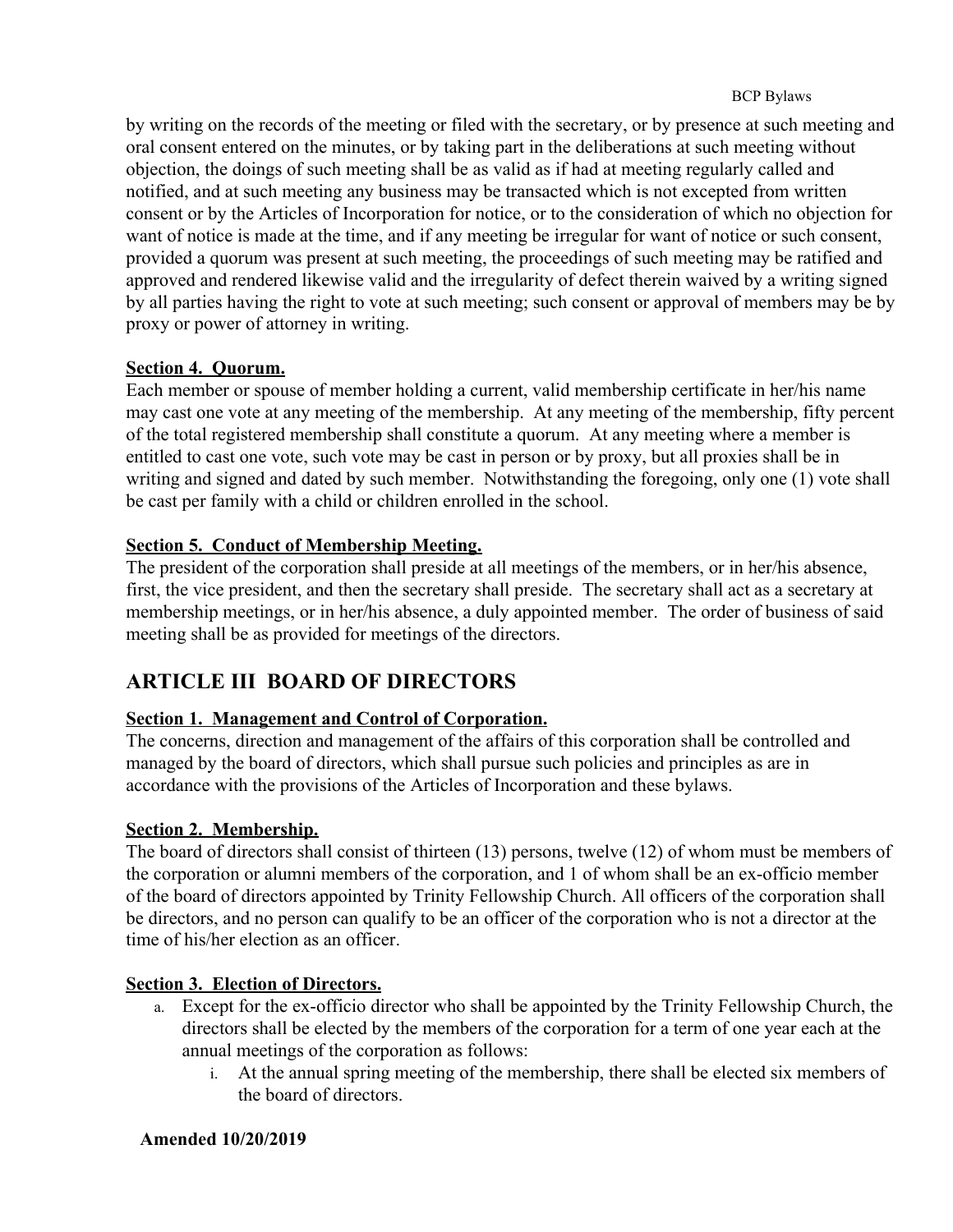- ii. At the fall membership meeting there shall be elected six members of the board of directors.
- b. Vacancies occurring between meetings may be filled by the remaining directors for the unexpired portion of the vacant directorship. A vacancy on the board of directors shall exist upon the death, resignation, or removal of any director.

#### **Section 4. Quorum.**

A majority of the duly elected directors shall constitute a quorum, and the acts of a majority of the directors present at a meeting at which a quorum is present shall be the acts of the board of directors, except as otherwise provided herein and except in cases where the statues of the State of Idaho otherwise provide.

#### **Section 5. Time and Place of Meetings.**

The directors may hold their meetings at such places in the State of Idaho or outside the State as the board may from time to time determine. The board may establish regular meetings to be held at such other places and times as may be determined from time to time. After the establishment of the time and place for such regular meetings, no further notice thereof need be given.

#### **Section 6. Annual Meetings of the Board of Directors.**

- a. A mandatory meeting of the board of directors shall be held immediately following, or within ten days of, each of the two annual meetings of the membership of the corporation. Unless the directors have by call or waiver of notice therefore convened and organized, they must convene on the tenth day following their election, at 5:00 p.m. of that day, at the office of the corporation at Boise, Idaho, and organize said board of directors for the transaction of any business pertaining to the affairs of the corporation. The principal business of these two annual meetings of the board of directors shall be to elect the officers of the corporation and the chairmen of the standing committees, as follows:
- b. At the annual mandatory spring meeting of the board of directors, the following officers and chairpersons of the corporation shall be elected:
	- i. President;
	- ii. Vice President/Registrar;
	- iii. Secretary;
	- iv. Co-Treasurers;
	- v. Purchasing and Maintenance Chairperson;
	- vi. Teacher Selection/Curriculum Development Chairperson.
	- vii. Community Administrator
- c. At the annual mandatory fall meeting of the board of directors, the following officers and chairpersons of the corporation shall be elected:
	- i. Social Chairperson;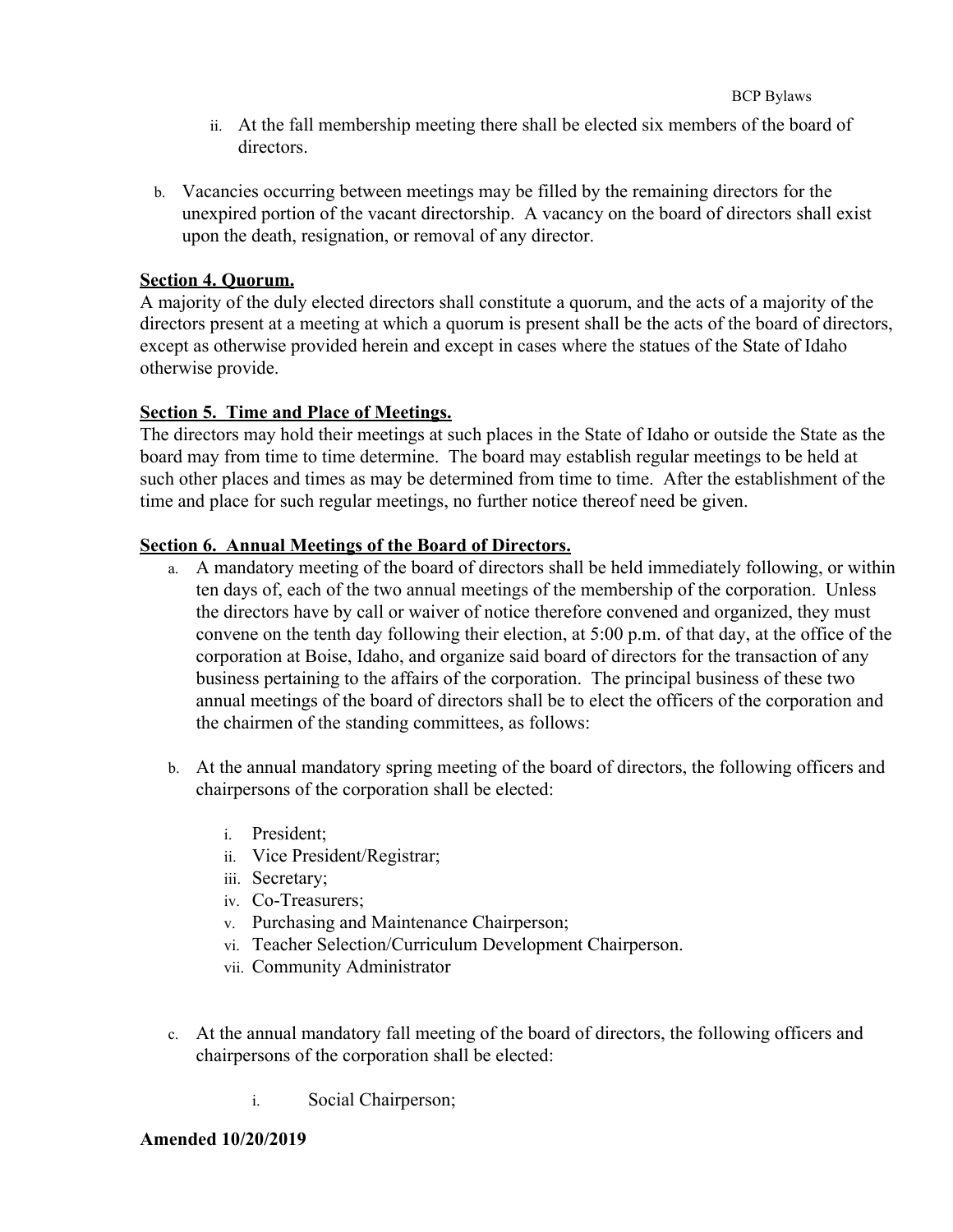- ii. Newsletter Editor;
- iii. Publicity Chairperson;
- iv. Two Fundraising Co-Chairpersons;
- v. Housekeeping Chairperson.
- d. The order of business at such annual meetings shall be:
	- i. Calling of the roll;
	- ii. Proof of due notice of meeting, if required;
	- iii. Reports of officers and committees;
	- iv. Election of corporate officers and standing committee chairpersons (if applicable);
	- v. Completion of unfinished business;
	- vi. New Business;
	- vii. Adjournment.

#### **Section 7. Special Meetings.**

Special meetings of the board of directors may be held whenever called by the president or by any two of the directors. The secretary of the corporation shall give notice of any special meeting by mailing the same at least five days before the meeting to each director, but such notice may be waived by any director, either before or after said meeting. At any meeting at which every director shall be present, even though without any notice, any business may be transacted.

#### **Section 8. Removal of Directors.**

The entire board of directors or any individual director may be removed from office by an affirmative vote of two-thirds of the members of the corporation at a special meeting called for that purpose.

#### **Section 9. Action of Board of Directors by Resolution Set Forth in Minutes.**

Accurate and complete minutes shall be kept of all meetings of the board of directors. All actions and decisions of the board of directors shall be formulated in terms of resolutions of the board of directors, and said resolutions shall be accurately set out into the minutes of the corporation. Copies of the minutes of the corporation shall be promptly mailed to the members of the board within two weeks after each meeting.

#### **Section 10. Standing Committees of the Board of Directors.**

The following standing committees of the Board of Directors are hereby created:

- a. Newsletter Committee, the chairperson of which shall be entitled the "Newsletter Editor."
- b. The Library Committee, the chairperson of which shall be entitled "Secretary."
- c. The Publicity Committee, the chairperson of which shall be entitled "Publicity Chairperson."
- d. The Social Committee, the chairperson of which shall be entitled "Social Chairperson."
- e. The Fundraising Committee, the chairpersons of which shall be entitled "Fundraising Co-Chairpersons."
- f. The Teacher Selection/Curriculum Development Committee, the chairperson of which shall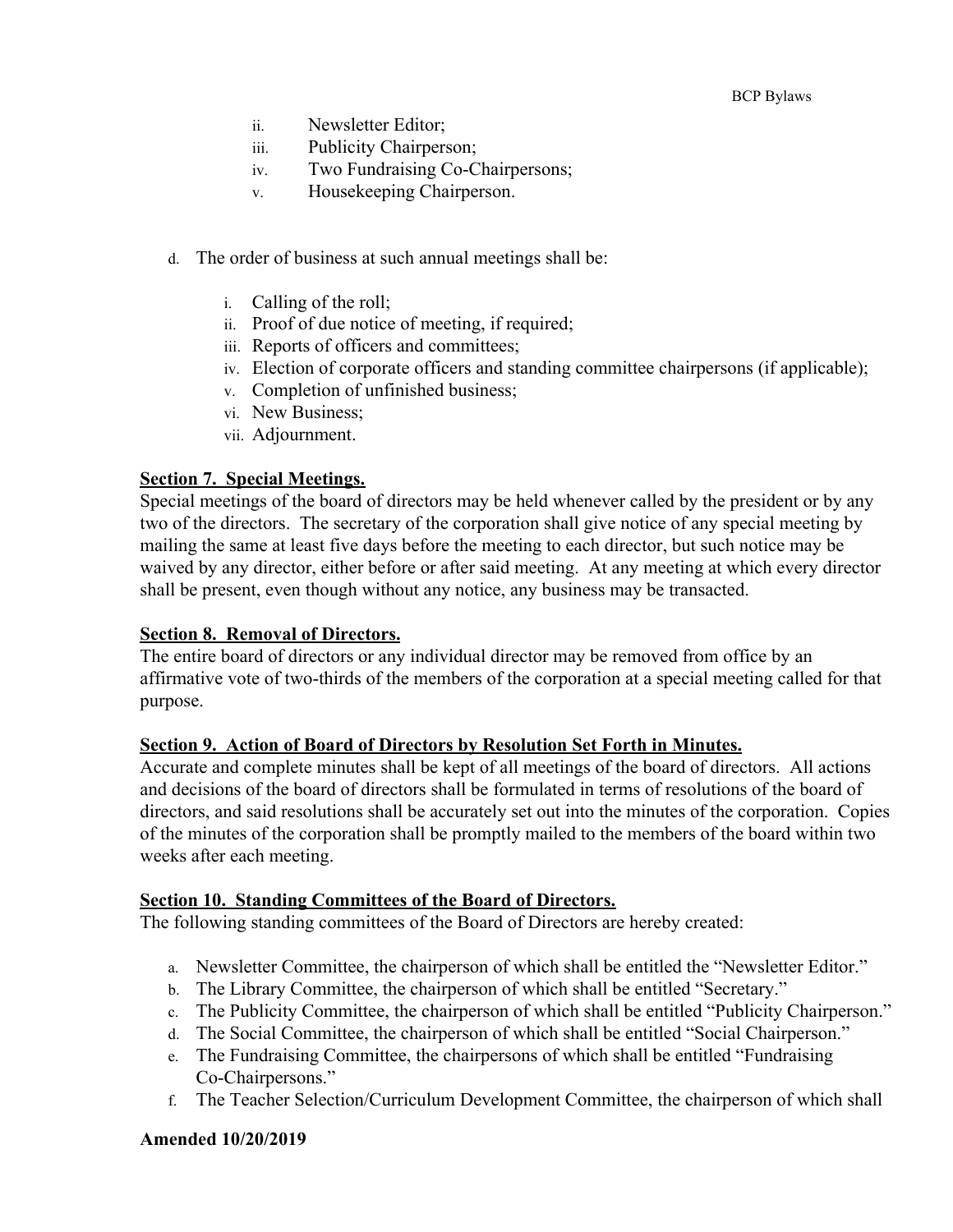be entitled "Teacher Selection/Curriculum Development Chairperson."

- g. The Housekeeping Committee, the chairperson of which shall be entitled "Housekeeping Chairperson."
- h. The Purchasing and Maintenance Committee, the chairperson shall be entitled " Purchasing and maintenance chairperson."
- i. The Registration Committee, the chairperson shall be entitled " Registrar."
- j. The Community Administration Committee which shall be entitled " Community Administrator Chairperson"

#### **Section 11. Election of Standing Committee Chairpersons.**

All standing committee chairpersons shall be elected to a term of one year by the board of directors at the annual mandatory fall meeting of the board, by a majority vote thereof. All standing committee chairpersons must be members of the board of directors.

#### **Section 12. Powers and Duties of the Standing Committee Chairpersons.**

The chairpersons of the standing committees are herewith granted the authority to exercise their respective committee duties and obligations, which consist principally of the following:

- a. Newsletter Editor:
	- i. To compile, edit and distribute the monthly newsletter; and,
	- ii. To encourage attendance of parent or legal guardian members at school meetings and activities.
- b. Secretary (Librarian):
	- i. To administer the school library;
	- ii. To assist teachers in keeping a changing variety of appropriate books available for the use of the students and of the member parent or legal guardian; and,
	- iii. Administer the Scholastic Services Program.
- c. Publicity Chairperson:
	- i. To serve as chairperson of the publicity committee and to foster good public relations through the media and other appropriate means.
- d. Social Chairperson.
	- i. To arrange programs and refreshments for the two annual meetings of the membership and for the holiday party.
	- ii. To oversee the Chairpersons for the Holiday Party and the Art Show.
- e. Fundraising Chairperson:
	- i. To plan and administer fundraising activities as approved and deemed necessary by the board of directors.
- f. Teacher Selection/Curriculum Development Chairperson:
	- i. To nominate up to seven committee members, one of which must be the Institutional Representative, and the selection of said members subject to board approval;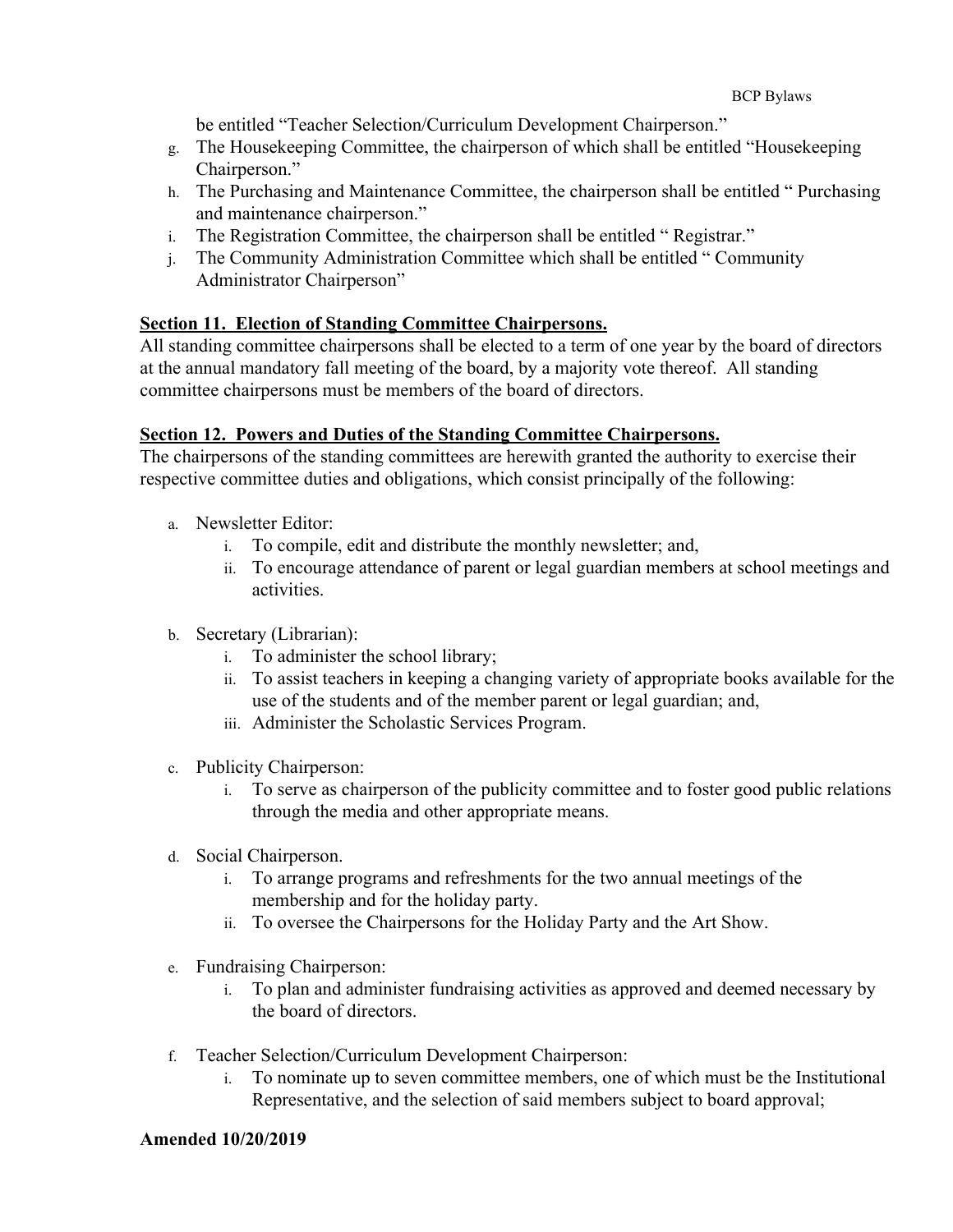- ii. To administer the termination of contracts with teachers and to administer the advertising, interviewing and selection of applicants for teaching positions. The authority of the committee to exercise the foregoing functions shall be subject to any guidance or direction given by the board of directors. Final selection, notice of selection to the chosen applicant, and the offer of a contract to such person shall be made only after said selection is approved by the board of directors; and,
- iii. Matters related to the terms of the teaching contract, including payment of salary shall be reserved in the board of directors and shall not be a matter for determination by the committee; and,
- iv. To administer and arrange for substitute teachers for the preschool in the advent teachers are absent or unable to perform their duties. Matters related to payment of substitute teacher's salaries shall be in accord with the current policy of the Board of Directors; and,
- v. The Teacher Selection Chairperson will oversee the Curriculum support committee.
- g. Housekeeping Chairperson:
	- i. To arrange a monthly deep cleaning of the preschool by parent volunteers.
- h. Purchasing and Maintenance Chairperson:
	- i. To purchase or acquire all regular and extraordinary school supplies and equipment.
	- ii. To keep outdoor pathways free from snow, ice and other hazards.
	- iii. To outdoor space and equipment.
- i. Registrar Chairperson:
	- i. To lead tours of the school.
	- ii. To maintain registration table.
- j. The Community Administrator Chairperson:
	- i. To oversee a Scheduler to facilitate scheduling helper days for all classes
	- ii. Oversee and complete all background checks for helpers in the classroom.
	- iii. Complete and maintain immunization records.
	- iv. Provide email support and web administration.

#### **ARTICLE IV OFFICERS**

#### **Section 1. President.**

The President shall be the chief executive officer of the corporation. She/he shall have general management of the affairs of the corporation and general supervision of the other officers. She/he shall preside at all meetings of the membership of the corporation and at all meetings of the board of directors, but may delegate this function to another officer as she/he sees fit. She/he shall see that all orders and resolutions of the board of directors are carried into effect, subject to any limitation on the powers of the corporation and the Articles of Incorporation. She/he shall execute in the name of the corporation all contracts, membership certificates, and other documents authorized by the board of directors, except in cases where the execution thereof shall be expressly delegated by the board of directors or by these bylaws to some other officer, agent, or committee chairperson of the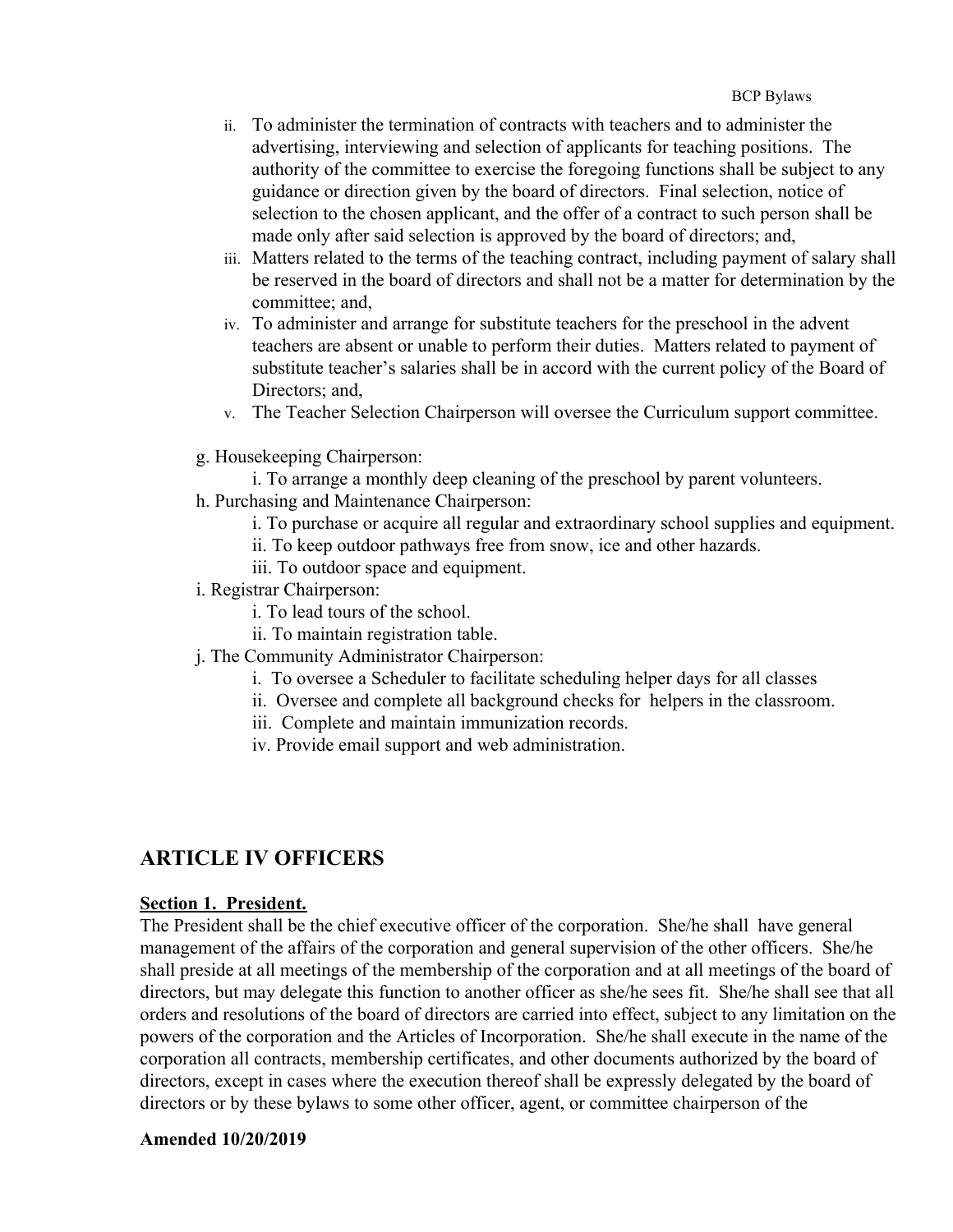corporation. She/he shall be an ex-officio member of all standing committees and shall have the general powers and duties of supervision and management normally vested in the office of the president of a corporation.

#### **Section 2. Vice President.**

A vice president shall perform the duties and exercise the powers of the president in the absence of the president, on in the event of the president's inability or refusal to act. She/he shall perform all of the duties that may be required by the president or as may be impressed upon him by the board of directors in the absence of the president, as aforesaid. In addition to the foregoing, the vice president shall serve as registrar of the school operated by the corporation and in that capacity shall keep an official record of student registration information, including student enrollment, and shall maintain a master registration list, showing priority of applicants for membership in the corporation. She/he shall handle and process all applications for membership and shall present all bona fide applications of the board of directors for the consideration as the board may request. She/he shall administer the scholarship program and select scholarship candidates to present to the board scholarship committee (president, treasurer, and vice president).

#### **Section 3. Secretary.**

The secretary shall attend all meetings of the board of directors and all meetings of the membership of the corporation and act as clerk of such meetings and record all votes. She/he shall prepare and keep minutes of all proceedings, including all resolutions of the board of directors, in a book kept for that purpose. She/he shall perform like duties for the executive and standing committees when required. She/He shall give, or cause to be given, notice of meetings of the membership of the corporation and of the board of directors when such notice is required to be given under these bylaws or any resolution of the board of directors. She/he shall have custody of the seal of the corporation and affix and attest the seal to all authorized documents requiring said seal. She/he shall keep the membership ledger of the corporation and cancel and issue new membership certificates of the corporation as required, and in general perform the duties usually incident to the office of secretary, and such further duties as shall from time to time be prescribed by the board of directors or the president. Such further duties include posting a copy of the minutes of all membership and board of directors meetings on the parent or legal guardian' bulletin board at the Trinity Fellowship Church in Boise, Idaho; conducting and maintaining copies of all correspondence delegated by the president; and administering the roll call at all meetings of the membership and of the board of directors. He/she shall assign members to their standing committees. He/she shall oversee Emergency Parent Helpers.

#### **Section 4. Co-Treasurers.**

The treasurer shall keep full and accurate account of receipts and disbursements of the corporation in books belonging to the corporation, and shall deposit all moneys and other valuable effects in the name and to the credit of the corporation in such banks and depositories as may be designated by the board of directors, but shall not be personally liable for the safekeeping of any funds or securities so deposited pursuant to the order by the board. She/he shall distribute the funds of the corporation as may be ordered by the board of directors, including the paying of all salaries, fixed charges authorized by the board, and bills for equipment and supplies presented in the regular course of operation of the school. In making such disbursement, she/he shall take proper vouchers and shall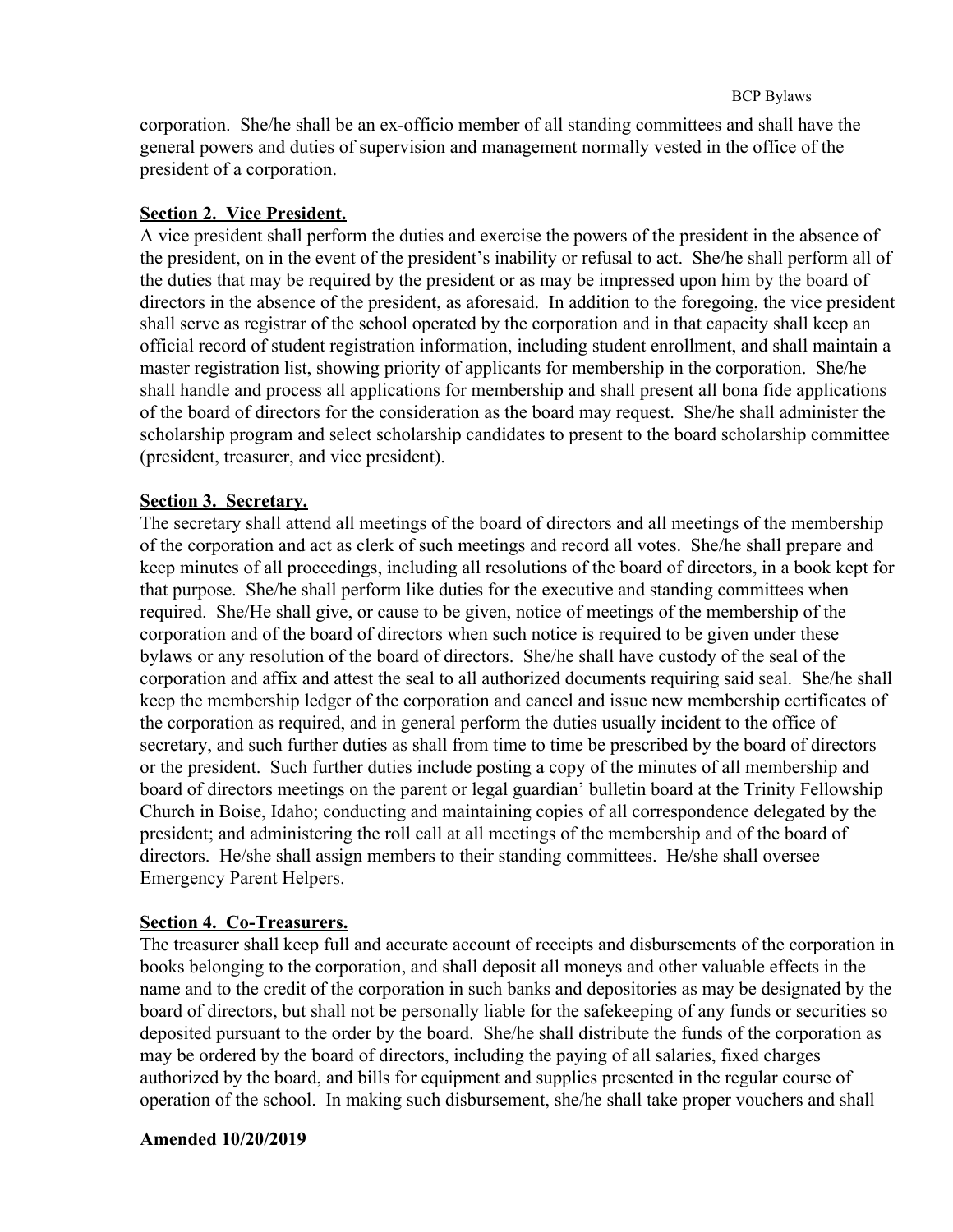render to the president and directors at the regular meetings of the board of directors, and otherwise as may be required, accounts of all her/his transactions as treasurer and of the financial condition of the corporation. She/he shall perform the duties usually incident to the office of the treasurer and such other duties as may be prescribed by the board of directors or the president.

#### **Section 5. Purchasing and Maintenance Chairperson.**

The purchasing and maintenance chairperson in cooperation with the treasurer shall set up and maintain a petty cash fund and shall be responsible for the accounting thereof and the disbursement therefrom for all purposes. The purchasing and maintenance chairperson shall render an accounting of the cash fund to the treasurer on a monthly basis. She/he shall maintain a complete list of all assets, equipment, and supplies owned by the corporation for the operation of the school and report same to the treasurer on a monthly basis. She/he shall be charged with responsibility for purchasing all regular school supplies as needed and for purchasing or acquiring all other extraordinary supplies and equipment for the school as directed by the board of directors.

#### **Section 6. Community Administration Committee.**

The Community administrator chairperson shall set up and organize a helper day system for all the classes. The community administrator chairperson shall oversee background checks for families to enable them to participate as helpers within the classroom. The community administration chairperson shall maintain the immunization records in accordance to the law and policies of the school. The community administrator chairperson shall provide web administration support.

#### **Section 6. Delegating Powers to Other Officers.**

In case of the absence of any officer of the corporation, or for any other reason that may seem sufficient to the board, the board of directors may delegate his duties and powers for the time being to any other officer, or to any other director.

#### **Section 7. Bonds of Officers.**

The directors may, by resolution, require any or all of the officers or other agents or chairpersons of standing committees of the corporation to give bond with sufficient surety, conditioned for the faithful performance of the duties of their respective offices.

#### **ARTICLE VI PARLIAMENTARY PROCEDURES**

Robert's Rules of Order, newly revised, will govern all matters of parliamentary procedure during meetings and shall govern the election and nomination procedures for all members of the board of directors, officers, and standing committee chairpersons, unless otherwise provided in these bylaws or in the Articles of Incorporation.

#### **ARTICLE VII CORPORATE RECORDS AND REPORTS**

#### **Section 1. Records.**

The corporation shall maintain adequate and correct books, records, and accounts of its business and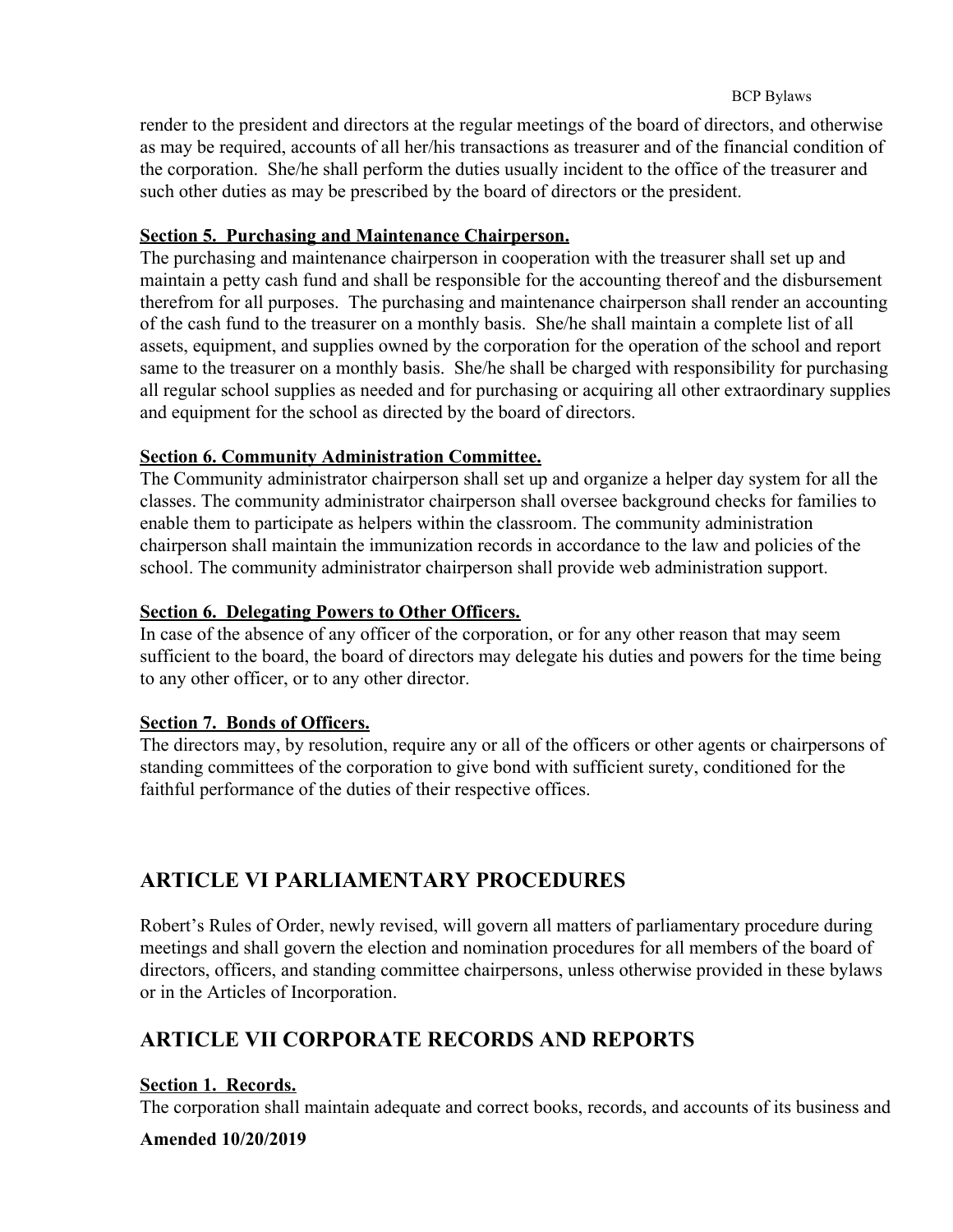properties. All such books, records, and accounts shall be kept by the respective officers or committee chairpersons as herein provided and must, upon the demand of any member, be presented for review and/or copying at the corporate place of business at the aforesaid Trinity Fellowship Church in Boise, Idaho, within five (5) days of said demand upon notice to the demanding member.

#### **Section 2. Checks, Drafts, Etc.**

All checks, drafts, or other orders for payment of money, notes, or other evidences of indebtedness, issued in the name of or payable to the corporation shall be signed or endorsed by such person or persons and in such manner as shall be determined from time to time by resolution of the board of directors.

#### **Section 3. Execution of Documents.**

The board of directors may, except as otherwise provided in the bylaws, authorize any officer, agent, or chairperson of a standing committee to enter into any contract or execute any instrument in the name of and on behalf of the corporation. Such authority may be general or confined to specific instances. Unless so authorized by the board of directors, no officer, agent, chairperson of a standing committee, or employee shall have any power or authority to bind the corporation by any contract or engagement, or to pledge its credit, or to render it liable for any purpose or for any amount.

#### **ARTICLE VIII CERTIFICATES OF MEMBERSHIP**

The certificates of membership of the corporation shall be in such form as shall be prepared or be approved by the board of directors. The certificates shall be signed by the president, or vice president, and also by the secretary and sealed with the corporate seal. Each certificate shall be assigned a number and account of said certificates and said numbers so assigned shall be kept by the secretary of the corporation. Certificates of membership are neither transferable nor assignable and each new member must be issued a new certificate with a new number. All accounts and records of said membership certificates and numbers assigned to them must be kept by the secretary of the corporation in a "certificate book."

#### **ARTICLE IX GENERAL PROVISIONS Section 1. Operation of the Preschool.**

- a. The board of directors by resolution shall determine the regulations governing the operation of the preschool, including the following:
	- i. The number, type, and qualifications of teachers for the school;
	- ii. The location and physical facilities to be obtained and utilized for school purposes;
	- iii. The number, nature, and type of classes to be conducted in the school;
	- iv. General guidelines of curriculum and activities to be undertaken by and conducted in said school;
	- v. The terms and conditions of teachers' contracts and salaries; and
	- vi. The health and sanitary standards to be met in the operation of said school.
- b. In any event, existing state guidelines will be considered in determining the qualifications of